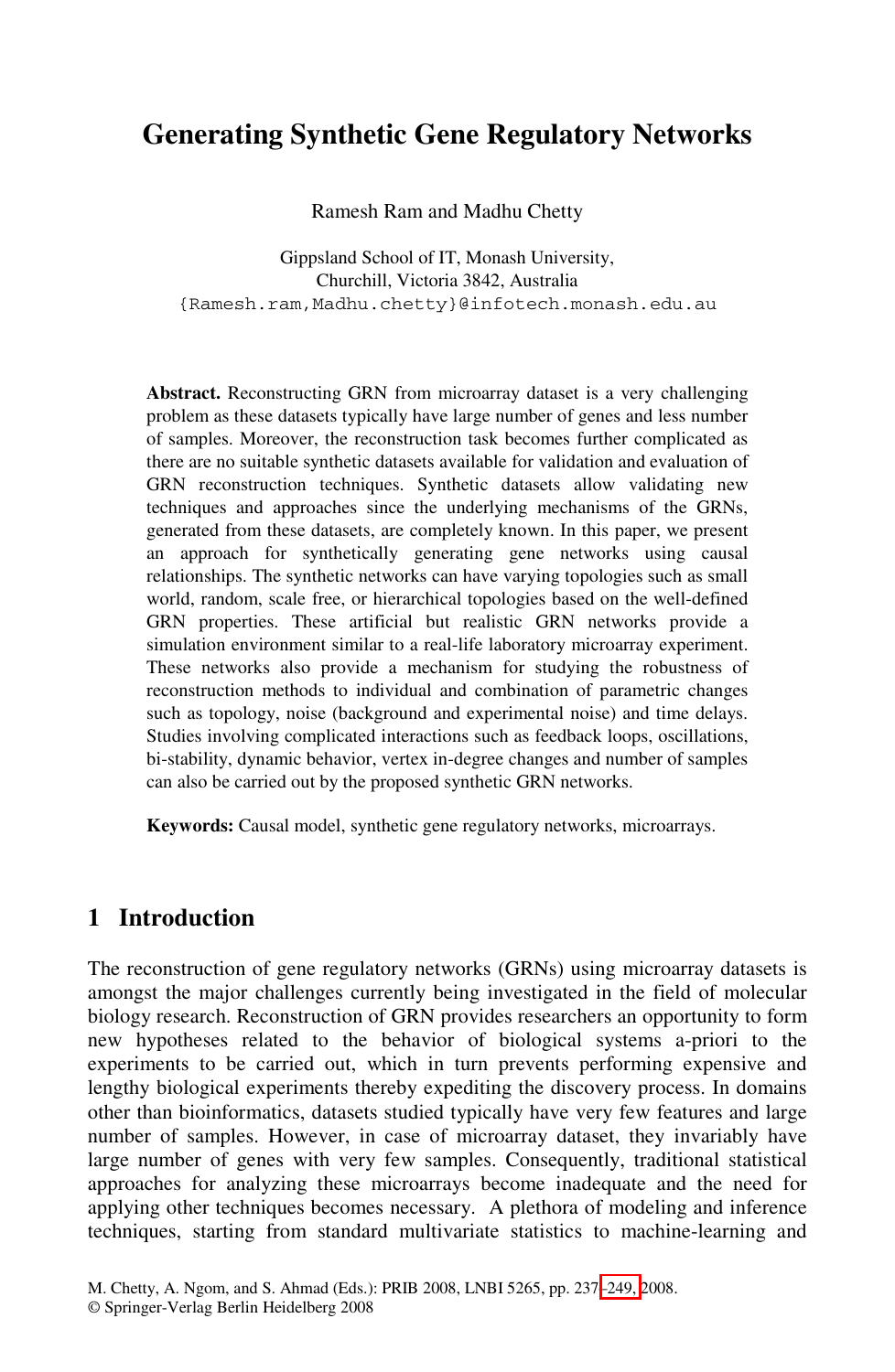heuristics [1-5], are available to reconstruct GRN from large-scale gene expression data sets. While using these techniques, the validation and evaluation of methods using real life datasets is limited since such datasets may not always be properly documented. In other words, the validation is limited by the information that was previously established independently by other approaches.

A synthetically reconstructed GRN, while preserving the characteristics of the underlying data generation system, allows different experiments to be performed to investigate the effect of parametric variations. A synthetic dataset permitting large variety of parametric variations is a possible solution which will allow more rigorous testing and evaluation of methods for reconstructing GRNs. Although limited, efforts for generating synthetic data for GRN reconstruction are available. Mendez *et al* [6] proposed a method based on differential equations for generating synthetic microarray data. However, the methods allows variation of only noise and topology parameters and does not include the flexibility of varying single or combination of parameters for validating individual features of the GRN methods. Eisen *et al* [7] generated synthetic dataset and applied for studying hierarchical clustering for gene expression data. As the method suffered from the lack of knowledge about the GRN under study, any conclusion vis-à-vis the underlying biology became uncertain. Further, because the data sets were different in each of the studies carried out, it was not possible to make any comparisons amongst studies that employed this approach. Friedman *et al* [1] generated a Boolean synthetic data to validate the robustness of their Bayesian methods. Although useful for generating synthetic datasets, none of these techniques were suitable to examine model specific features such as time-delays, feedback loops, dynamic behavior, etc. Furthermore, all these techniques were limited in their ability to generate a variety of synthetic networks at different stages of refinement of GRN reconstruction methods.

In this paper, we present a novel causal modeling method for synthetically generating GRN which includes all GRN related features that are commonly modeled in reconstruction algorithms. The variation of these features, in a controlled way, determines the desired level of complexity of the synthetically generated gene expression data. The proposed synthetic generation of networks is along the lines of our ongoing work on causal modeling for reconstruction of real-life GRN [8-12] wherein we have investigated the application of causal modeling technique to *Saccharomyces cerevisiae* (yeast) [15] microarray dataset. The obtained results are in close agreement with known biological findings thus validating the modeling process. Briefly, the causal GRN reconstruction from microarray begins with the application of a network structure construction algorithm resulting in a large number of possible GRN structures. A continual evaluation and evolution of these structures results in a structure that best fits the microarray data results and is considered as the desired GRN model. The complexity of reconstruction is increased gradually at each stage of refinement of the model. The rest of the paper is structured as follows: Section 2, a brief overview of causal modeling is given. Section 3 elaborates on the system and methods used to realistically generate the synthetic data. Section 4 provides experiments and results. Finally, section 5 provides concluding remarks on the paper and some future work.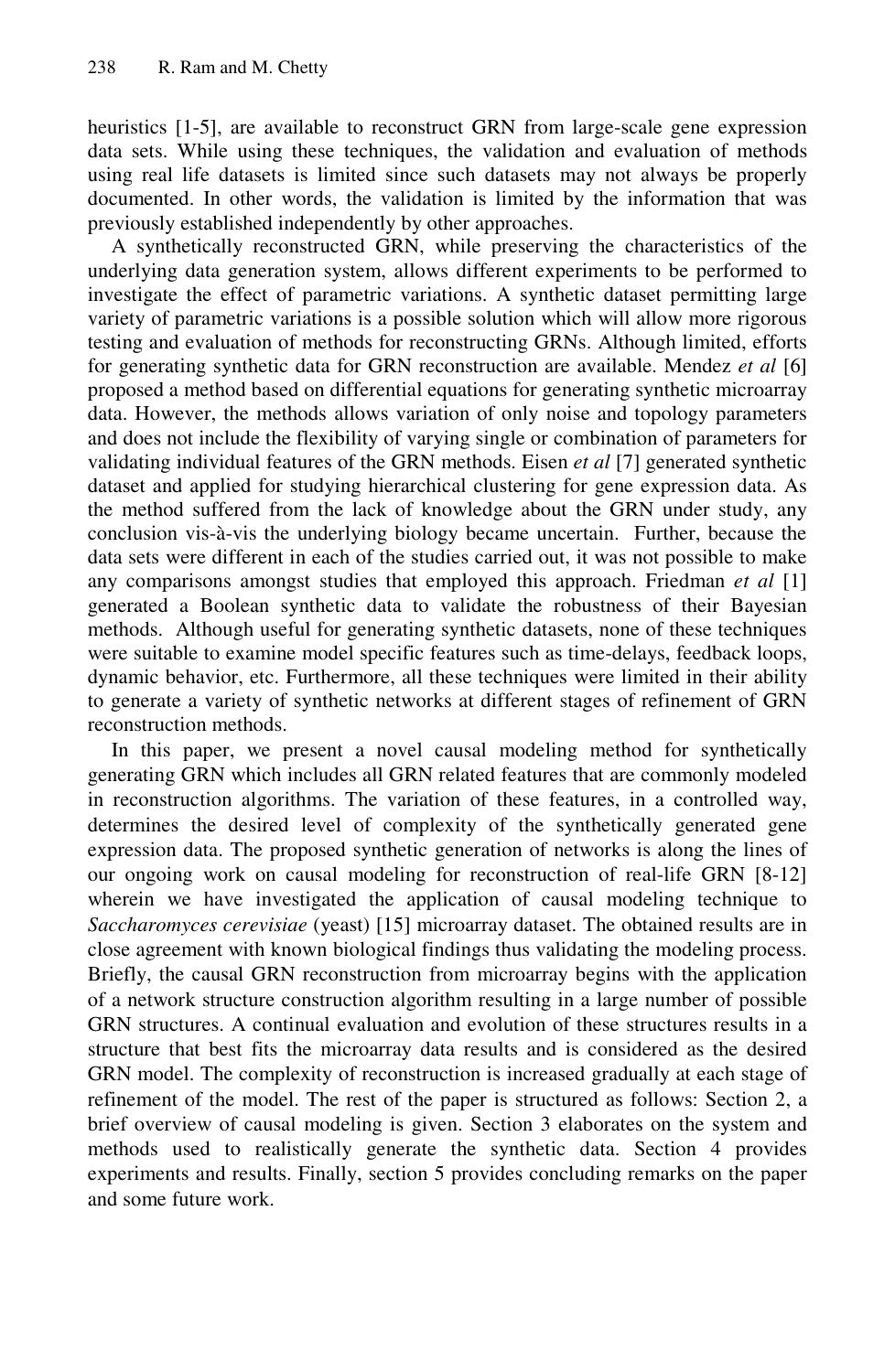## **2 The Causal Modeling Approach**

A causal GRN structure is represented by a directed graph whose nodes represent the genes and directed edges between nodes indicate their causal relationship. Pioneering work in causal modeling was reported by Pearl *et al*, and Sprites *et al* [13, 14] who proposed algorithms to infer a causal structure from experimental data by using partial correlations if the underlying causal structure was a directed, acyclic graph (DAG). In our approach for causal GRN reconstruction, the central step of determining the fitness of the data given the whole network is decomposed into determining the set of scores of local models that includes fitness of structure, direction of causality and sign (positive/ negative) of regulation. The task of network reconstruction is cast into a search for candidate gene networks whose scores are high. To implement a heuristic search method, we apply a genetic algorithm (GA), whereby creating and evolving different networks to eventually obtain a network that best fits the microarray data. Due to the stochastic nature of the GA, the GA is repeated few times and the resulting network structures are combined in a predefined manner to reconstruct the final gene network. While evaluating the fitness, the putative network is actually decomposed into Markov Blankets (MB) and conditional independence tests are applied in order to detect whether or not connections are direct or indirect. The direction and sign of regulation are recovered by estimating the time delay and correlation between expression profiles of pairs of genes.

## **3 Methodology for Generation of Synthetic Data**

The proposed method for generation of synthetic networks allows for various parametric variations, such as, network topology, varying levels of complexity of interaction, time delays, number of samples and amount of noise in the data.

Figure 1 shows the flow chart of the mechanism of proposed system for synthetic network generation. The synthetic network generator, written in MATLAB, offers an option for choice of topologies that determines the structure of the network and specifies interactions between the genes. With this option, we can generate any number of networks having different topologies. In the next step, by choosing interactions and setting equation parameters, the full dynamics of the gene network (such as feedback loops, oscillations and so on) is described and can be implemented in specified pre-defined ways to produce a required level of complexity of gene interactions. Next, for generating discrete samples, the continuous responses of the genes in the synthetic network are sampled at different time instants to produce a noiseless time course data. Next, to make the sampled data realistic, time delays are added to the samples in a specified manner. Following this, noise is added to the data according to the Gaussian or gamma distributions. Finally, gene expression ratios are calculated which realistically represent the real-life microarray data set.

In the following section, the entire process of generating the network topology and corresponding gene interactions is described in detail.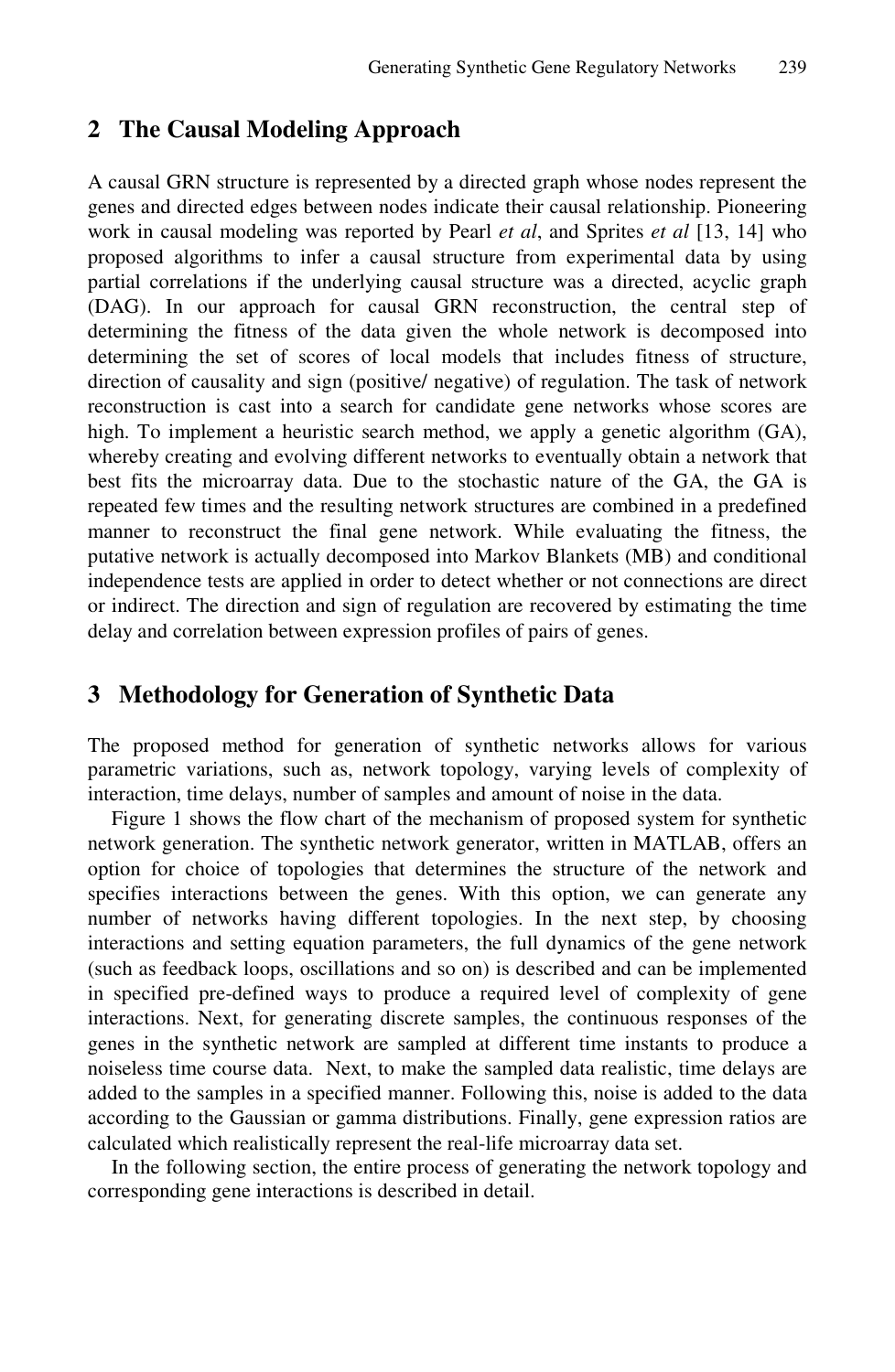

**Fig. 1.** Proposed methodology of synthetic gene expression data generation, The symbols used are: n - number of genes, e – number of edges, di – incoming degree distribution, do – outgoing degree distribution,  $c$  – percentage of complex interactions,  $N$  – number of samples, Condition (N) – specifies experimental conditions for each sample as in real each sample is an experiment,  $dl -$  delay levels,  $F -$  probability distribution of delays,  $B -$  percentage of biological noise in terms of hidden nodes, E – percentage of experimental noise.

## **3.1 Network Topology**

As mentioned earlier, the first step of synthetic data generation is to define a network topology. A topology is chosen by setting following three parameters:

- i) Total number of genes in the network,
- ii) Distribution of the incoming degree of connectivity (i.e. the distribution of the number of parents per gene) and
- iii) Distribution of the outgoing degree of connectivity (i.e. the distribution of the number of children per gene).

Based on the incoming and outgoing degree distribution parameters mentioned above, four different topologies are available for selection (with corresponding distribution provided in parenthesis):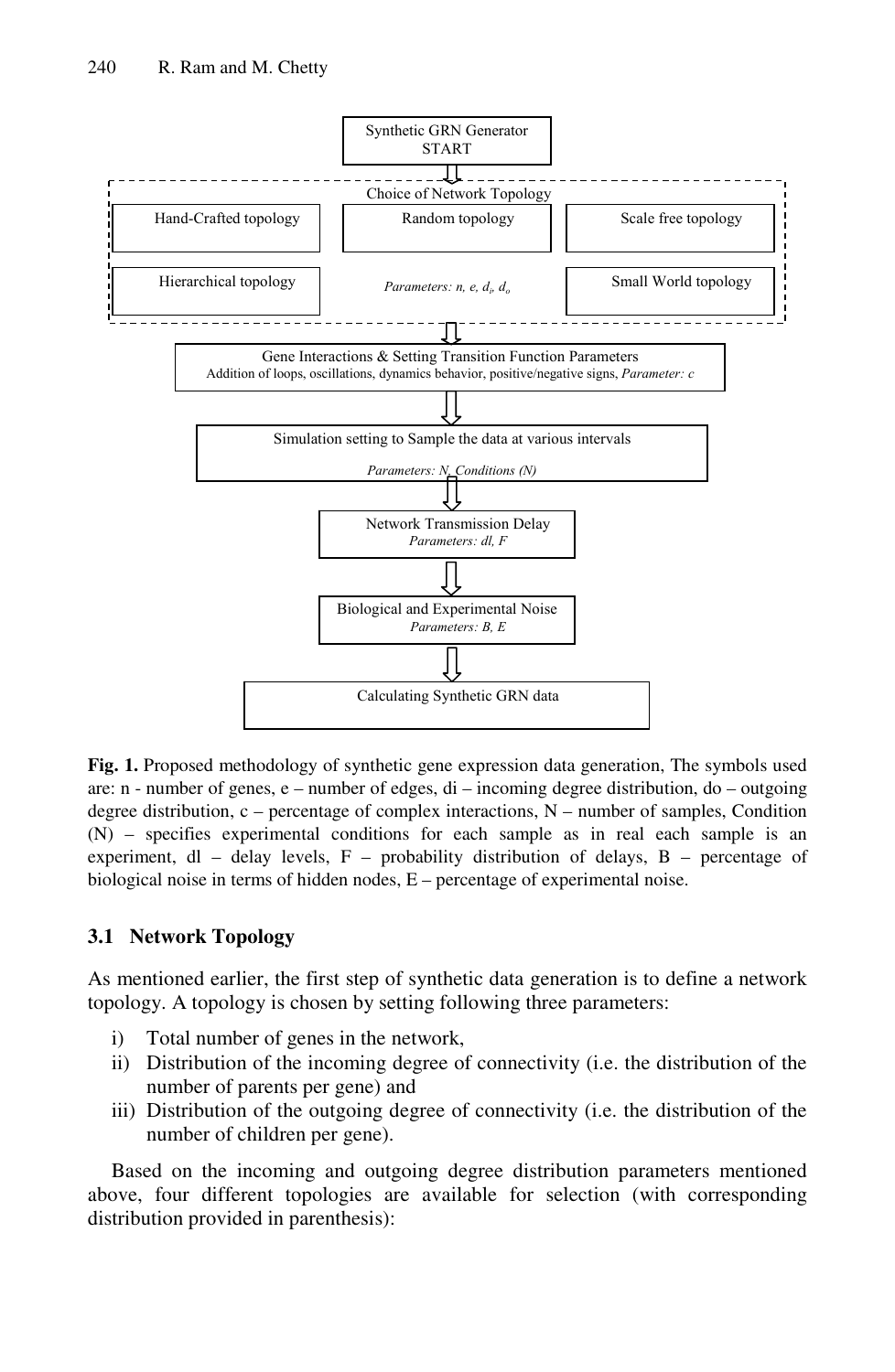- Random topology (Poisson distribution)
- Scale Free topology (power law distribution)
- Small World topology (power law distribution with small average distance between genes)
- Hierarchical topology (power law distribution with inherent modular structure)

In random topology (RND), the connectivity degree follows a Poisson distribution. The nodes that deviate from the average are rare and decrease exponentially and the clustering coefficient is independent of a node's degree of connectivity [16]. In Scale Free (SF) topology [17], the connectivity degree follows a power law distribution, i.e. the behavior of a network system is controlled by few important nodes. Majority of nodes have only a few connections, while some special nodes connect with many other nodes forming a hub, i.e., most nodes are poorly connected, while a few are highly connected (Hubs). In a Small World networks (SW) [18], the mean shortest path is  $1 \sim \log(N)$  indicating that most nodes are connected by a short path. SW networks are characterized by large Clustering Coefficient and small Average Path Length. The Hierarchical network (HR) [19] integrates a scale-free topology with an inherent modular structure by generating a network that has a power-law degree distribution with degree exponent  $\gamma = 1 + \ln 4/\ln 3 = 2.26$ .

In cases where the aforementioned topological types are not appropriate due to the uncertainty of GRN topology, we propose another topology, which we will refer henceforth as, 'handcrafted topology'(HC). The choice of any of the network topology is user-definable and can be used for checking robustness of algorithm against topology. To generate a network topology close to real life GRN, network structures previously described in biological literature such as E. coli [20] and S. cerevisiae [21] were taken into account. These networks are partially random and partially scale free i.e. the distribution of the incoming degree of connectivity follows a Poisson distribution (random topology) while the distribution of the outgoing degree of connectivity follows a power-law (scale free topology). A single topology or combinations of two or more topologies to generate the gene network structure is user definable.

At this stage, the network structure is without any complex interactions, such as self loops, oscillations and dynamic behaviour. In the next section, we present the inclusion of these features to the network topology.

#### **3.2 Gene Interactions and Transition Function Parameters**

After generating the topology, transition functions representing the regulatory interactions between the genes are assigned to the edges in the network as follows:

- i) Choosing the regulatory interactions
- ii) Setting the transition function parameters

The entire synthetic modeling of gene networks essentially considers a causal interaction of genetic regulation. It considers each gene to be directly affected by number of other genes and represents the interaction as directed edges. A transition function defines the relationship between gene and its parent genes. The genes are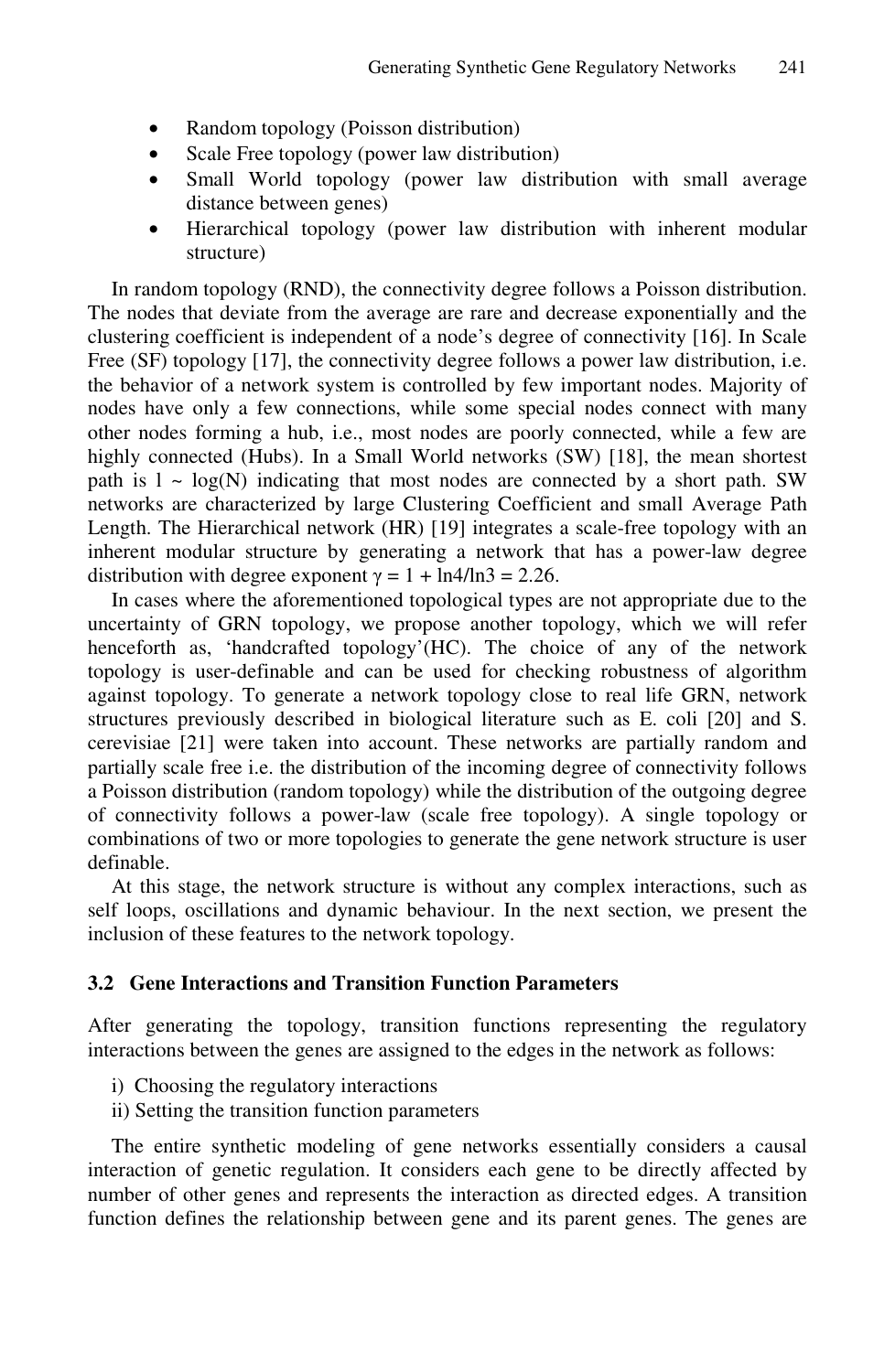represented as continuous variables rather than discrete variables, i.e. synthetic gene expression values are continuous rather than 0 or 1. First, while choosing the regulatory interactions, the genes are represented as activators or repressors. Our proposed method of network modeling allows for this positive or negative linear causal relationship between the input (i.e. parent) genes and the gene under consideration. Mathematically, these network models are based on set of linear causal equations. Each equation corresponds to gene expression which is a function of a positive (activation) and negative (repression) terms. When a given gene interacts with more than one regulator, different regulators can either act independently or in a more complex manner (such as complex combinational, short term co-activation, corepression or a combination) on the target genes resulting in different interactions such as feedback loops, oscillations and dynamic behavior.

To incorporate such complexities, for each combination of a gene and its regulators, appropriate equation is selected, depending on the number of activators and repressors and on the user-defined settings that control the fraction of complex interactions. For genes involved in *cycles*, it is possible that not all inputs of their transition function are known during loop propagation. To model these loops, an approximation compatible with the steady-state transition functions is chosen. This approximation is represented by a parameter to represent complex interactions. It is an extremely useful parameter because it allows initial performance evaluation of a method to be done on relatively easy problems (e.g. small noiseless networks without complex interactions between regulators). Increasingly difficult data sets can subsequently be generated as the GRN inference method is improved or refined. Again, setting transition function parameters involves choosing appropriate correlation parameter settings of the transition function equations. The strength of correlation is an important parameter and is chosen from a distribution that allows a large variation of interaction that are likely to occur in true networks (including linear activation functions, sigmoid functions, sinusoidal functions, etc.), while avoiding very steep transition functions. To explain a simple chain interaction in the network considers, for example, that x causes y and y causes z. That is,  $x \rightarrow y \rightarrow z$ 

$$
x(t) = A\sin(Bt) ; y(t) = x(t) ; z(t) = y(t)
$$
 (1)

The expression  $x(t)$  is a sinusoid with amplitude A, time period  $2\pi/B$  where B is angular frequency. In this case, the strength of correlation between x and y is 1, so the signals are equal, but varied based on parametric specification.

### **3.3 Data Samples**

Using the continuous gene expression output (resulting from the equations written for each node of the synthetic network), data is sampled at either fixed or irregular time spacing between gene expressions. The number of samples and the time step for sampling can be chosen either randomly or it can also be user defined. The sampled data represents the temporal state of synthetic network under different experimental conditions. This is similar to real microarray experiments where each sample of the dataset is an experiment that is repeated at fixed or irregular intervals of time. At this stage, various settings needed for simulation of the network per each sample (simulating a real experiment setup) for N sample is complete. However, note that the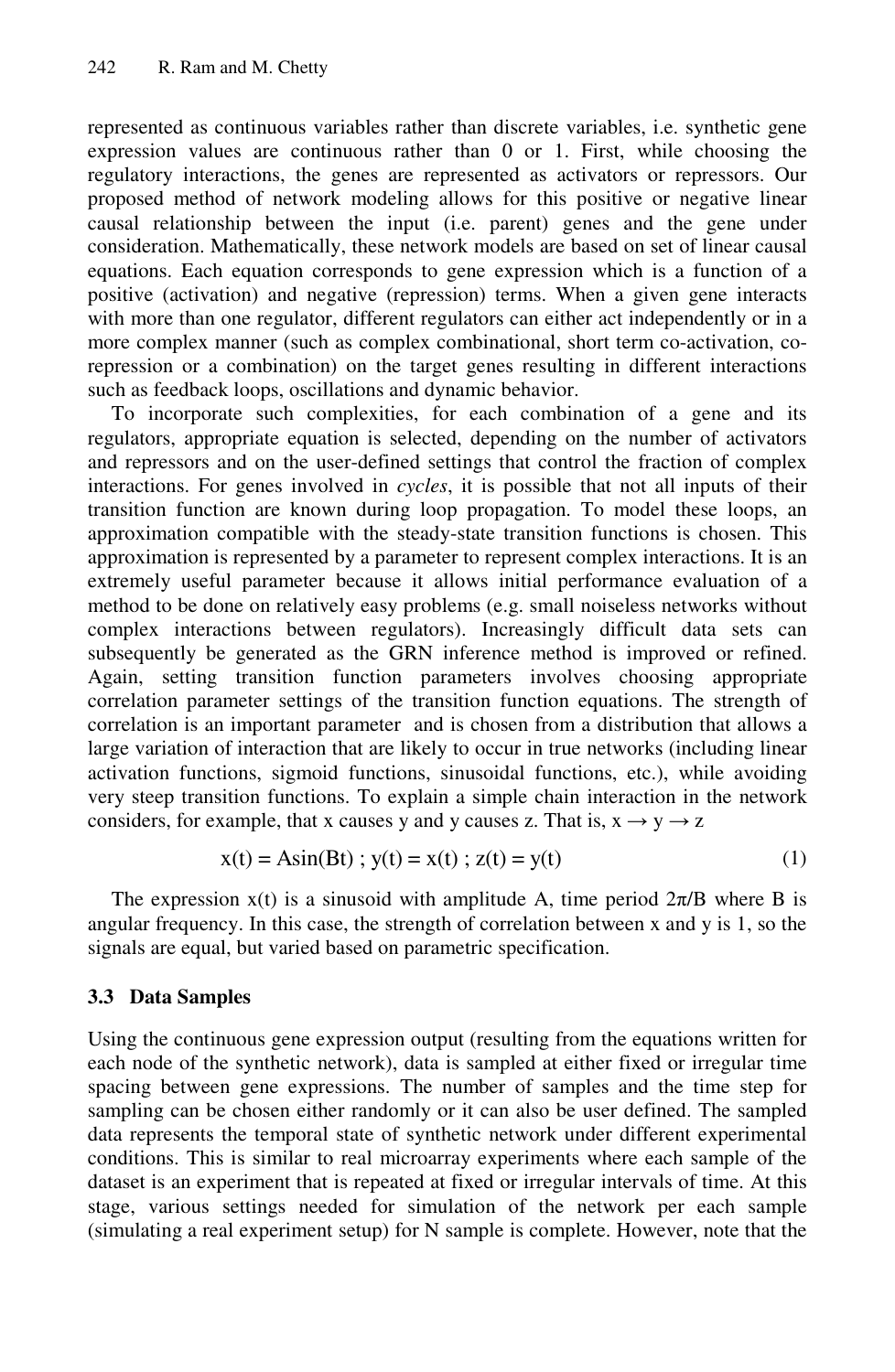data representing real life conditions is not yet generated as time delay and noise component are yet to be added.

#### **3.4 Network Transmission Delays**

A delay in transmission of signals emitted by genes, being an important characteristic of all gene networks; it is important to realistically implement this feature in synthetic datasets. In the proposed modeling approach, we implement the delay levels as a user defined parameter which is nothing but the maximum number of samples on which the delay can be experienced. Further, to make the modeling more realistic, we have also made it possible to specify the fraction of interactions which have delays. Based on the choice of this parameter, a delay distribution is obtained for the links between the genes. Delays are implemented by simply reassigning a new simulation setting for a particular sample explained in section 3.2 based on the delays assigned. This simulates the delay in the real microarray dataset. The fraction of links involved in time delay is determined using a known probability density in case it is not user defined. Investigations involving time delay parameter variation can thus be carried out on the datasets by incorporating/eliminating time delays.

#### **3.5 Biological and Experimental Noise**

A real life microarray data contains two types of noises, namely biological and experimental. The biological noise corresponds to stochastic variations in gene expression, and this noise is unrelated to the applied experimental procedures. It is present due to, for example, environmental conditions such as temperature, pressure, etc. While experimental noise is the noise due to the technique used to extract the data. Both these noises also should be appropriately included in the simulated data.

Briefly, biological noise is added by the presence of hidden background nodes which are either genes or conditions and experimental noise is added as Gaussian white noise. First, the background hidden node (for incorporating biological noise), which is a parameter to choose the amount of background noise, is user defined. The equations of the background noise nodes are generally uncorrelated to the genes on which they are acting. A limited number of input nodes are selected that mimic the external conditions and consider the genes not linked to these input genes act as background nodes. These are now part of the simulation set up while the data is not generated.

As the real microarray data also has experimental noise, three user defined choices for addition of experimental noise are made available: i) Lognormal ii) Gaussian iii) Gamma distributions. All these distributions take a percentage of the amount of noise as input which is then applied to make the final output data noisy. However, this experimental noise is added only after the simulated microarray data is generated. This is explained in section 3.7.

#### **3.6 Synthetic Network Generator Parameters**

The entire flow chart for the generation of synthetic data is given in Fig. 1 which also shows the system and the parameters controlling the synthetic data generation at every step of the process. These parameters which are listed below can each be varied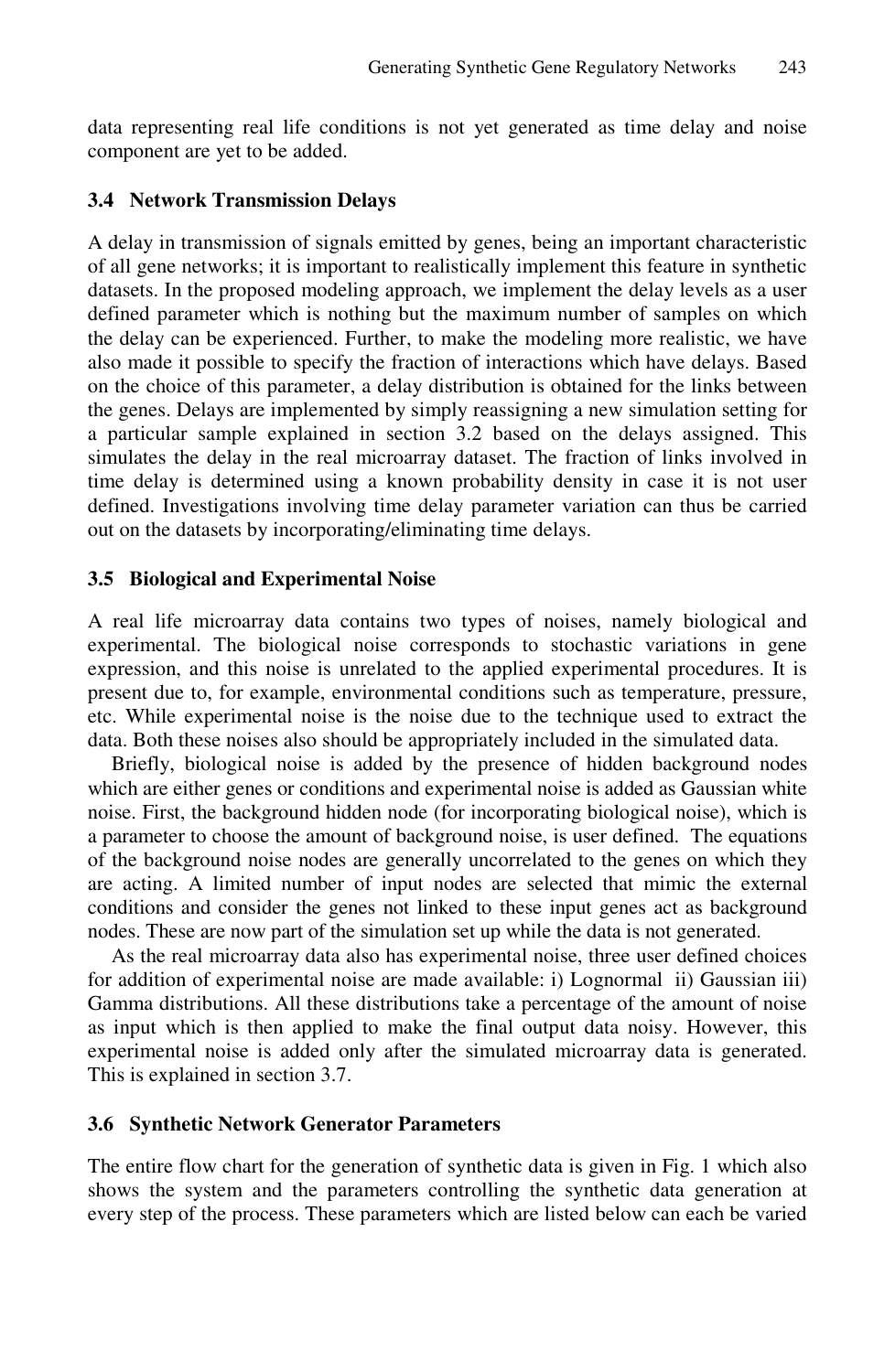independently either before or during the simulation process for conducting simulated experiments with synthetic data:

- 1. Choice of source network.
- 2. Size of the network in number of nodes.
- 3. Number of background nodes.
- 4. Number of available experiments and samples for each condition.
- 5. Level of stochastic and experimental noise.
- 6. Fraction of complex interactions.

### **3.7 Calculating Synthetic GRN Data**

Using the synthetic network generator described earlier, simulations are next performed to generate the synthetic microarray data. The genes without regulatory inputs are assigned an arbitrary expression level which can be changed during an experiment (sample). The expression levels of the genes in the network are calculated, as specified by their transition functions, starting from the input genes. After these noise-free expression values are computed, noise is then appropriately incorporated in the data to reflect noise present in the real microarray data. These computed noisy expression values can be used for analyzing the noise which a GRN reconstruction method under investigation can handle. This feature of adding noise enables the comparison of level of noise in dataset on the reconstruction algorithms. A gene expression profile experiment for different time t corresponds to a vector  $[x_1(t) \dots$  $x_n(t)$ . For a set of N samples, a n x N matrix is constructed which is the *final synthetically generated microarray dataset.* This dataset can be used for investigation and evaluation of various GRN reconstruction algorithms.

## **4 Experiments and Results**

In order to conduct tests using synthetic data set, several datasets are created by varying network generator parameters (one or two at a time). The group of data sets which have similar variations are categorized into one of the four groups A, B, C or D (see Table 1). Although the experiments involved significantly large number of data sets to test robustness of GRN methods, due to space restriction, only a limited number of important models have been included in the paper and shown in Table 1.

The Group A consists of a set of synthetic network models which are used for investigating methods for their robustness against network topology. With this group, we carry out an initial level of testing since it contains no complex interactions and also because the effect of the noise is kept low. Different sample sizes help determine accuracy of reconstruction as generally most methods require higher sample size data to make accurate estimations.

The Group B networks compare two different network topologies, namely SF and RND. Compared to Group A, these are large sized networks of 500 genes and 500 interactions. Fig.2 (a) shows networks that follow a random topology (RND) while the network shown Fig. 2 (b) is a scale-free (SF) network. From the figure, we can observe the differences resulting due to two differing topologies. The random topology has arbitrary arrangement of links throughout the network while the scale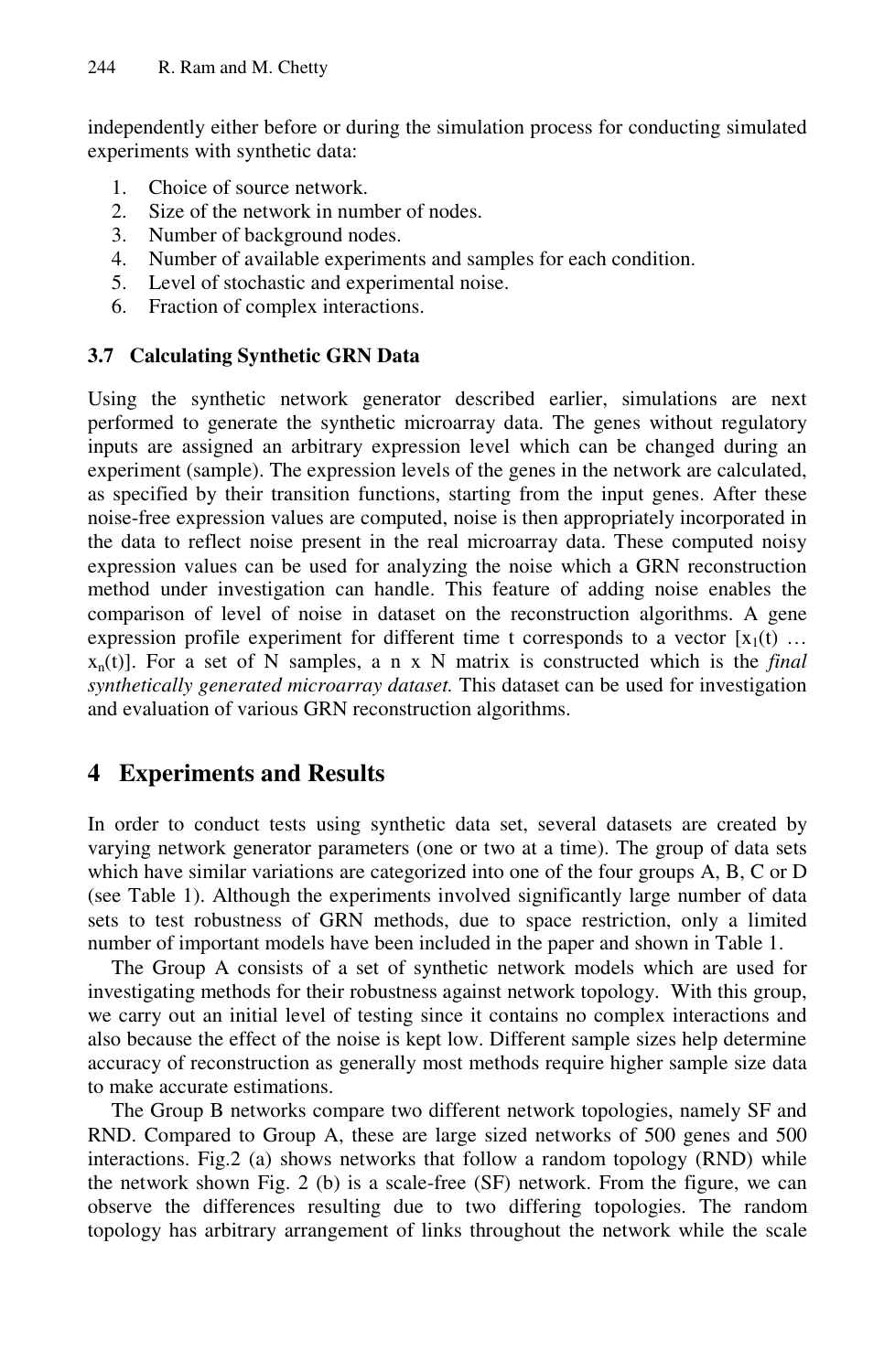**Table 1.** The Synthetic data sets are organized in four groups A, B, C, D. Column 2 gives different network topologies: Scale Free (SF), Small World (SW), Random (RND) and Handcrafted (HC). For each group, column 3 shows the number of repeated models for a given experiment. Column 4 and column 5 respectively give the number of genes and the edges in a given model. Column 6 gives the % fraction of complex interactions. Column 7 gives the network transmission delay. Column 8 gives the number of parents while column 9 gives the %ge noise of each model. Column 10 gives number of samples for each condition.

| 1     | $\mathbf{2}$ | 3                | $\overline{\bf{4}}$ | 5     | 6                           | 7                | 8                 | 9             | 10          |
|-------|--------------|------------------|---------------------|-------|-----------------------------|------------------|-------------------|---------------|-------------|
| Group | Topology     | No. of<br>Models | Genes               | Edges | $\frac{0}{0}$<br>Complexity | Delay            | No. of<br>parents | $\%$<br>Noise | Samples     |
| A     | SF           | 50               | 100                 | 200   | 20                          | $\mathbf{0}$     | $\overline{2}$    | 1             | 20, 50, 100 |
|       | SW           | 50               | 100                 | 200   | 20                          | $\mathbf{0}$     | $\overline{c}$    | 1             | 20, 50, 100 |
|       | <b>RND</b>   | 50               | 100                 | 200   | 20                          | $\mathbf{0}$     | $\overline{2}$    | 1             | 20, 50, 100 |
|       | HC           | 50               | 100                 | 200   | 20                          | $\mathbf{0}$     | $\overline{c}$    | 1             | 20, 50, 100 |
| B     | SF           | 5                | 500                 | 500   | 40                          | $\overline{c}$   | 5                 | 5             | 50          |
|       | <b>RND</b>   | 5                | 500                 | 500   | 40                          | $\overline{c}$   | 5                 | 5             | 50          |
| C     | SF           | 50               | 50                  | 50    | 20                          | 1                | 3                 | 5             | 50          |
|       | <b>SF</b>    | 50               | 50                  | 100   | 20                          | $\mathbf{1}$     | 4                 | 5             | 50          |
|       | SF           | 50               | 50                  | 200   | 20                          | 1                | $\overline{7}$    | 5             | 50          |
| D     | SF           | 10               | 100                 | 200   | 40                          | 1                | 1                 | 5             | 20, 50      |
|       | SF           | 10               | 100                 | 200   | 30                          | $\overline{c}$   | $\overline{2}$    | 1             | 20, 50      |
|       | SF           | 10               | 100                 | 200   | 50                          | $-2$             | 3                 | 5             | 20, 50      |
|       | SF           | 10               | 100                 | 200   | 10                          | 3                | $\overline{4}$    | 1             | 20, 50      |
|       | SF           | 10               | 100                 | 200   | 40                          | $-3$             | $\overline{4}$    | 5             | 20, 50      |
|       | SF           | 10               | 100                 | 200   | 30                          | $\overline{4}$   | 5                 | 1             | 20, 50      |
|       | SF           | 10               | 100                 | 200   | 50                          | $\mathbf{0}$     | 3                 | 10            | 20, 50      |
|       | SF           | 10               | 100                 | 200   | 10                          | $\boldsymbol{0}$ | $\overline{2}$    | 1             | 20, 50      |

free network has hubs with large proportion of links in the top right corner of the figure while lesser number of links in the rest of the figure. Note that the number of genes and gene interactions is the same for the two cases under consideration. Since scalability is an important feature of GRN algorithms, this group enables to justify if the algorithm is robust in terms of size.

In Group C, the number of genes in the networks is kept fixed at 50 and the topology chosen for study is Scale Free. The number of links is varied as 50, 100, 200. This group is useful for checking robustness of methods with respect to density of connectivity (i.e. no. of parents per gene) along with accuracy with respect to number of samples.

The Group D is designed to test the combinational effect of density of connectivity and also to include varying delays and noise intensity parameters resulting in an increasing average number of connections per gene. The D group tests are for advanced level testing of GRN algorithms as the data generated is from a complex complicated network of interactions. Because these gene networks are generated with random connectivity for each of the rows in Table 1, we repeated the generation of models for specified number of times (see column 3) and took the average results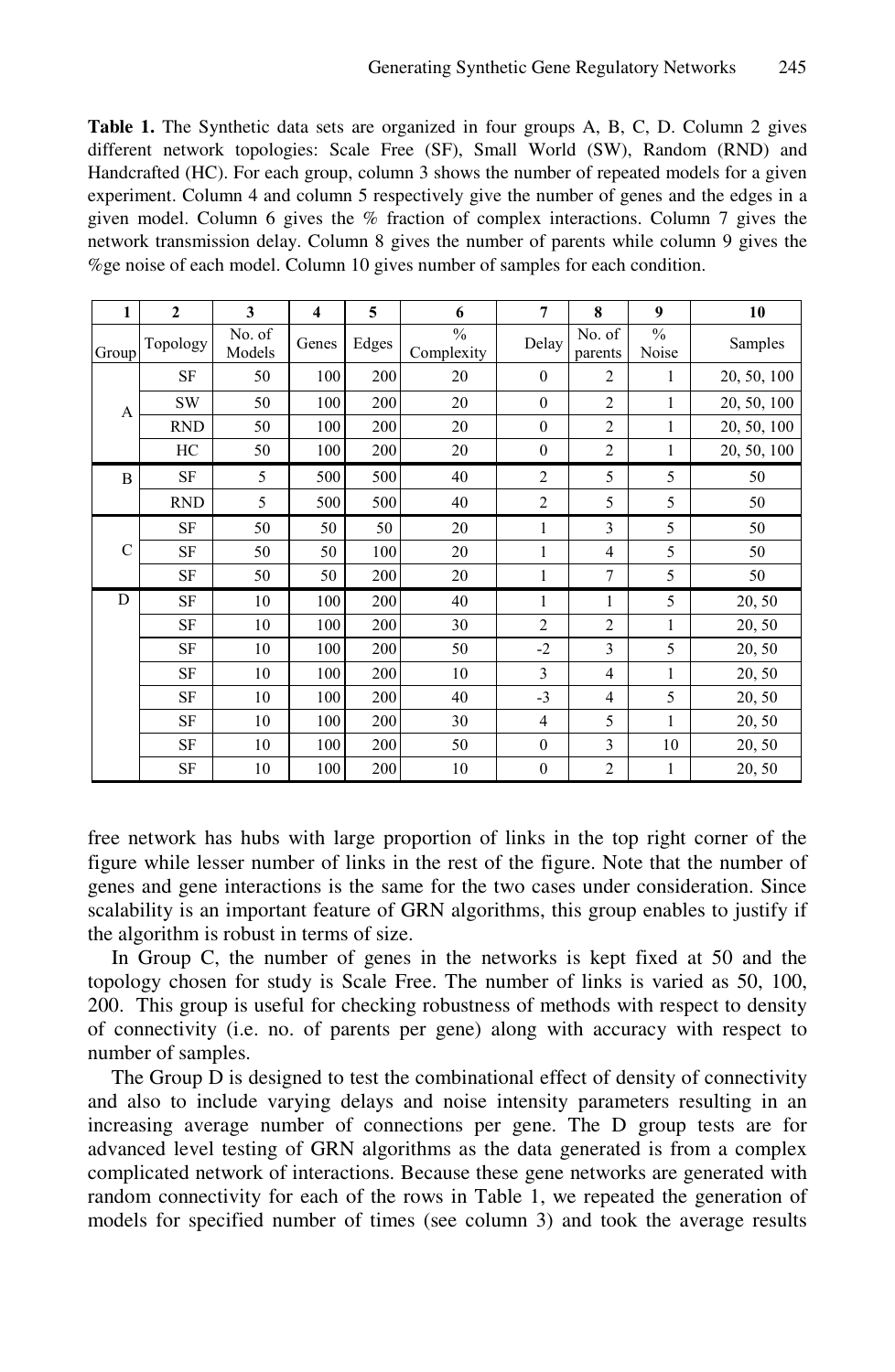

**Fig. 2.** Two illustrative network topologies of B Group: a- RND Network Topology (n=200,  $e = 100$ , di = dp = Poisson pdf), b – Adjacency matrix (n x n) of the random topology, c - Scale Free Network Topology (n=200, di = dp = Power law pdf), d – Power Law function,  $f(x)$  on y-axis.

from each row to get a synthetic dataset which is close to real dataset. The simulation results from this synthetic dataset are shown in Figure 3.

For these simulations, an example network given in Table 1 is considered. . The part of the network under consideration (also known as Markov Blanket of gene A is shown in figure 3(a). For investigations involving noise, we consider four different types of noise type's namely a) Lognormal b) Gaussian c) Linear and d) Constant. The variation of these noises as a function of gene expression is shown in Fig 3(b). For purpose of experimentation, the amount of noise is added as a function of the gene expression (i.e. mRNA accumulation). In Figure  $3(c)$ , the expression of synthetic gene A is shown for both conditions: with and without noise. These plots show the effect of noise on the synthetic gene expression. Again, Figure 3(d) shows the effect of an input gene (such as gene B) and an output gene (such as gene D) on another gene A in the presence of time delay and regulation (plus or minus). As can be seen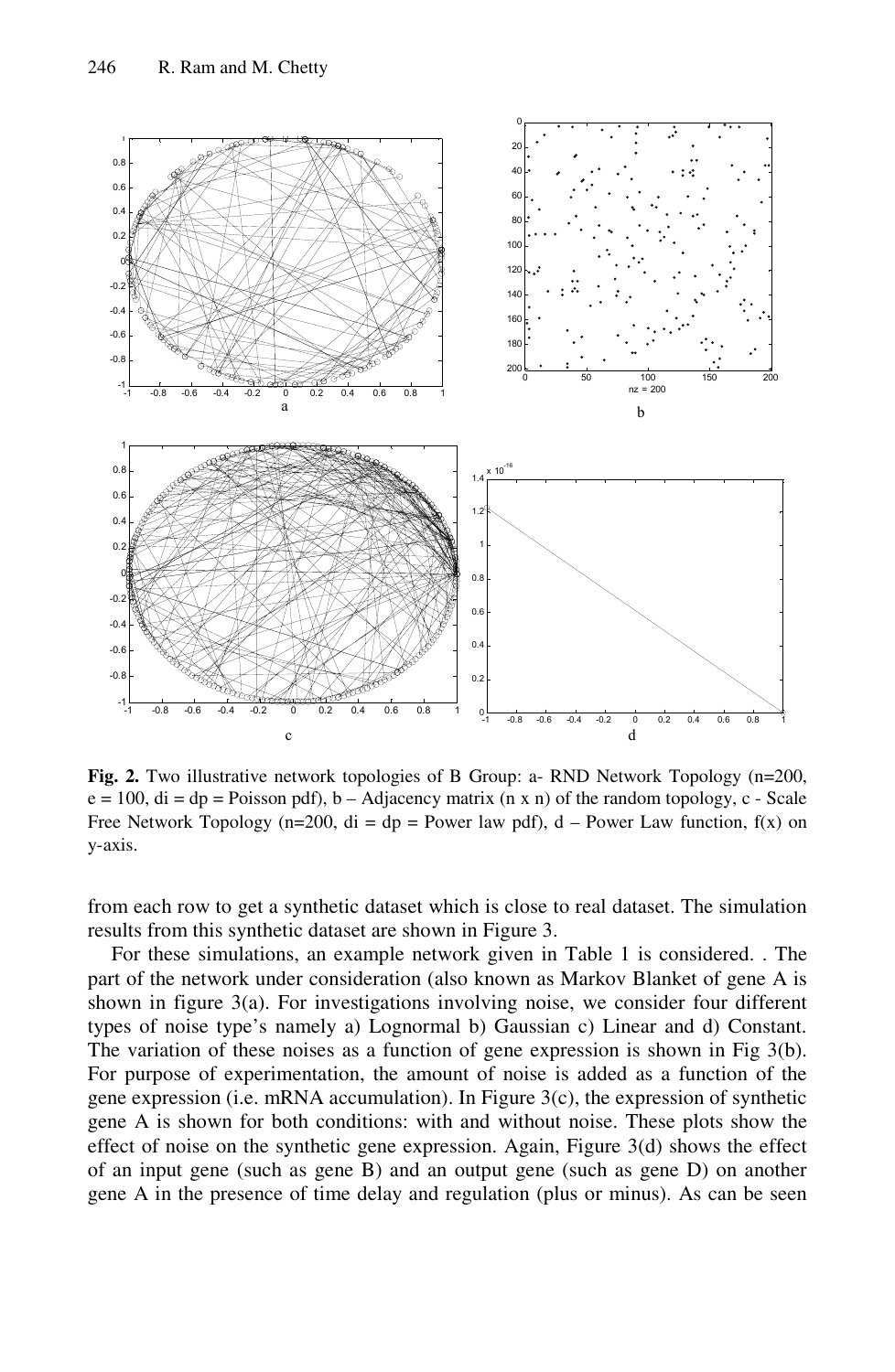

**Fig. 3.** Simulation results: (a) A subset of genes of the example network (labeled A to G). This sub-network has two input genes and contains repressor gene D. (b) The different noise functions used in the simulation. (c) The expression gene A with and without addition of noise. (d) Shows phase shift (time delay) and plus/ minus regulation between  $B\rightarrow A\rightarrow D$ .

from Figure 3(a), gene B has a strong effect on gene A, but a pronounced negative effect on the expression level of gene D. This is because gene D has a repressor link and is directly stimulated by gene A and also indirectly by input gene B.

### **5 Conclusion**

The network generator system presented in this paper generates synthetic GRN datasets based on causal modeling approach for GRN [8]. Illustrative investigations using the network generator show the significance of the application of system for synthetic data generation. The proposed system can generate four different network topologies, namely scale free, small world, random and hierarchical. Further, the generated synthetic network is made realistic by incorporating complex network characteristics such as transmission delays, biological and experimental noise. These datasets are generated for evaluation of methodologies based on these synthetic datasets. The system will help other similar methods to computationally determine the robustness and also establish comparisons between the methods. In comparison to other existing methods, the proposed system is useful in carrying out rigorous studies about the GRN methods by particularly varying single and combinational features of the networks such as the topology, interaction types, noise levels, time delay of the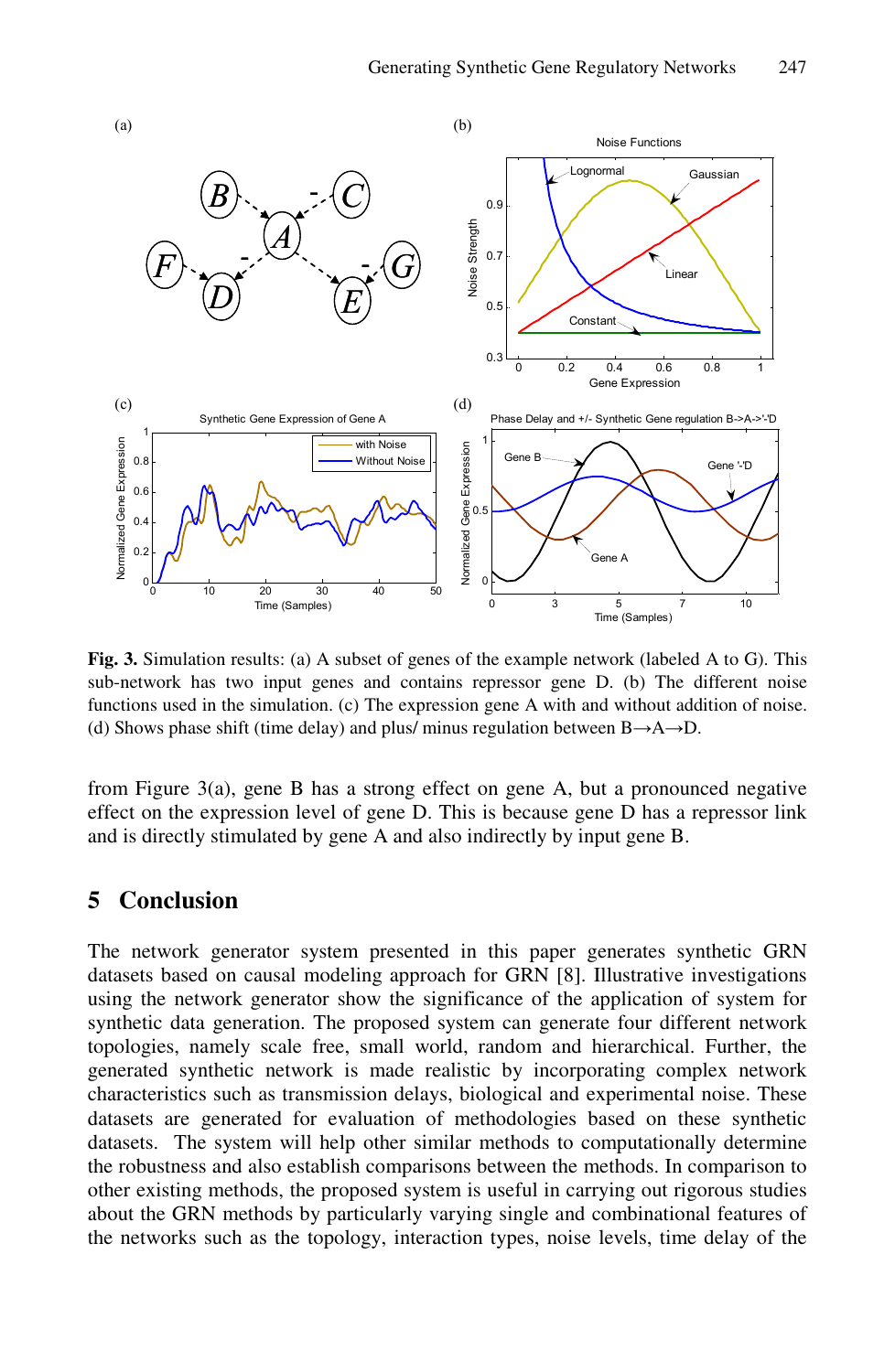interactions and so on. The complexity of the generated datasets can be easily varied by parametric variation thereby generating a hierarchy of networks in terms of size, scales, samples, etc. In real life GRNs, the products of some specific genes are essential for transcription to take place (e.g. mRNA), and their absence cannot be counteracted by increased expression of other activators (e.g. the transcription factor TF). Although the synthetic gene network models and datasets generated here are simplistic in comparison to what actually happens between genes in the real world biology to produce the microarray dataset, they mimic the characteristics of experimental data which makes it suitable to test the methods used on real datasets. Furthermore, since the ground truth about real world GRN is still unknown to a certain extent and hence to make any significant advances towards understanding gene networks by using artificial synthetic networks and datasets will be highly important and useful for future analysis of very complex GRN models.

Although only additive interactions for different hidden nodes have been included in this paper, it is easily possible to enhance the system further by including nonadditive interactions between the activators and repressors. All these improvements in generation of synthetic networks will make the network models more realistic. With a clear understanding gene regulation problem, it would be possible to simulate the process of complex gene regulatory networks. Future developments in this research will include exploring large numbers of diverse synthetic gene networks to search for particular properties similar to real gene networks, and expanding the system to protein-protein interaction networks.

## **References**

- [1] Friedman, N., Linial, M., Nachman, I., Pe'er, D.: Using Bayesian networks to analyse expression data. Journal on Computational Biology 7, 601–620 (2000)
- [2] Liang, S., Fuhrman, S., Somogyi, R.: REVEAL, a general reverse engineering algorithm for inference of genetic network architecture. In: Pacific Symposium on Biocomputing, vol. 3, pp. 18–29 (1998)
- [3] Ando, S., Iba, H.: Inference of gene regulatory model by genetic algorithms. In: Proc. Conference on Evolutionary Computation, pp. 712–719 (2001)
- [4] Wahde, M., Hertz, J.: Modeling genetic regulatory dynamics in neural development. Journal on Computational Biology 8, 429–442 (2001)
- [5] Mendes, P., Sha, W., Ye, K.: Artificial gene networks for objective comparison of analysis algorithms. Bioinformatics 19, 122–129 (2003)
- [6] Ram, R., Chetty, M., Dix, T.I.: Fuzzy Model for Gene Regulatory Networks. In: 2006 IEEE Congress on Evolutionary Computation (CEC) (2006)
- [7] Eisen, M.B., Spellman, P.T., Brown, P.O., Botstein, D.: Cluster analysis and display of genome-wide expression patterns. Proc. Natl. Acad. Sci. USA 95, 14863–14868 (1998)
- [8] Ram, R., Chetty, M., Dix, T.I.: Causal Modeling of Gene Regulatory Network. In: IEEE Symposium on Computational Intelligence in Bioinformatics and Computational Biology (CIBCB) (2006)
- [9] Ram, R., Chetty, M., Dix, T.I.: Learning Structure of Gene Regulatory Networks. In: 6th IEEE International Conference on Computer and Information Science (ICIS) (2007)
- [10] Ram, R., Chetty, M.: A Guided genetic algorithm for Gene Regulatory Network. In: 2007 IEEE Congress on Evolutionary Computation (CEC) (2007)